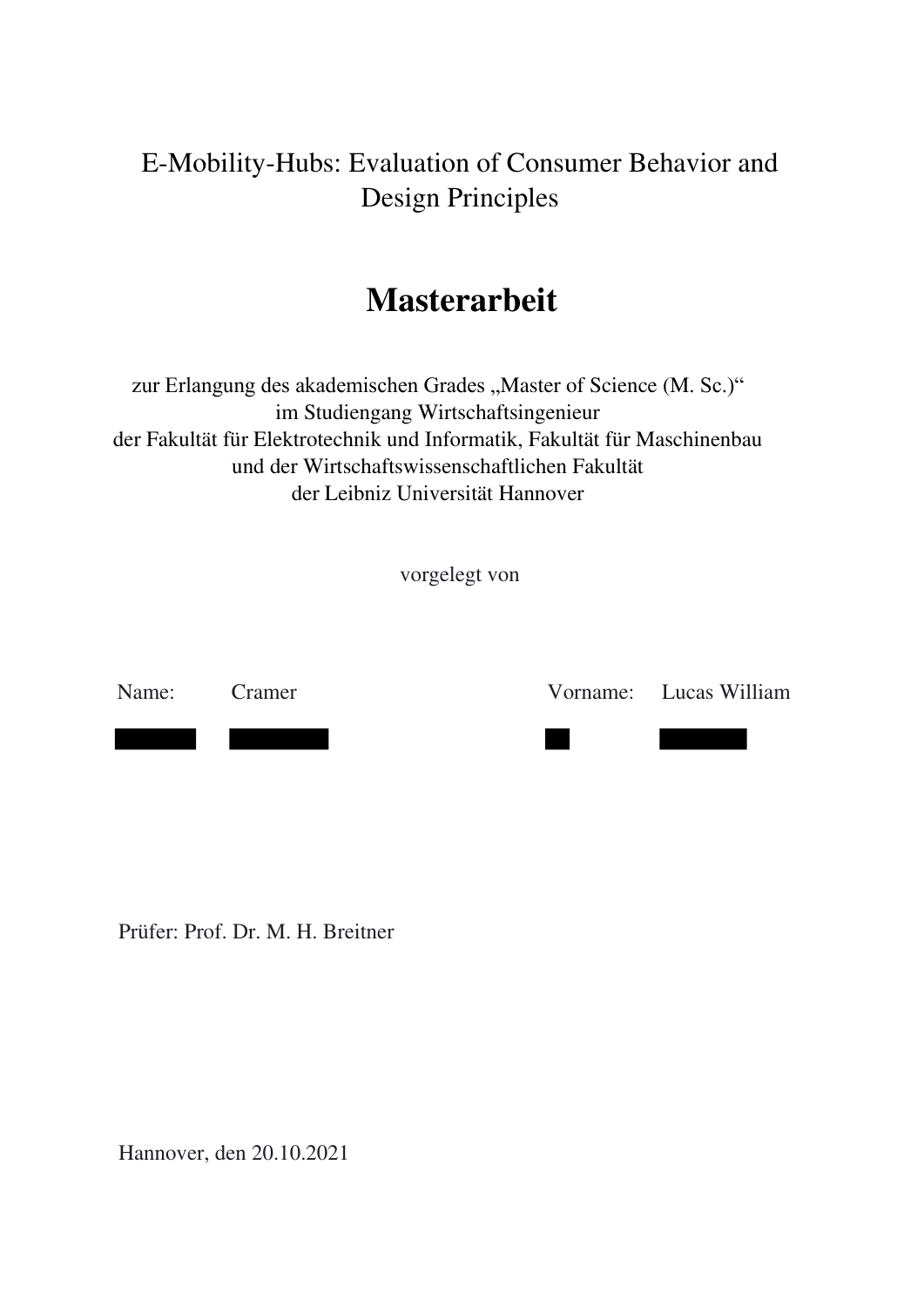# **Table of Content**

| 1                |     |                                                                          |  |  |  |  |
|------------------|-----|--------------------------------------------------------------------------|--|--|--|--|
|                  | 1.1 |                                                                          |  |  |  |  |
|                  | 1.2 |                                                                          |  |  |  |  |
|                  | 1.3 |                                                                          |  |  |  |  |
| 2                |     |                                                                          |  |  |  |  |
|                  | 2.1 |                                                                          |  |  |  |  |
|                  | 2.2 |                                                                          |  |  |  |  |
|                  | 2.3 |                                                                          |  |  |  |  |
|                  |     |                                                                          |  |  |  |  |
|                  |     |                                                                          |  |  |  |  |
|                  |     |                                                                          |  |  |  |  |
|                  | 2.4 |                                                                          |  |  |  |  |
|                  | 2.5 |                                                                          |  |  |  |  |
|                  | 2.6 |                                                                          |  |  |  |  |
| 3                |     |                                                                          |  |  |  |  |
|                  | 3.1 |                                                                          |  |  |  |  |
|                  | 3.2 |                                                                          |  |  |  |  |
|                  | 3.3 |                                                                          |  |  |  |  |
| $\boldsymbol{4}$ |     | <b>Empirical Study on Consumer Behavior and New Mobility Services 33</b> |  |  |  |  |
|                  | 4.1 |                                                                          |  |  |  |  |
|                  | 4.2 |                                                                          |  |  |  |  |
|                  | 4.3 |                                                                          |  |  |  |  |
|                  | 4.4 |                                                                          |  |  |  |  |
| 5                |     |                                                                          |  |  |  |  |
|                  | 5.1 |                                                                          |  |  |  |  |
|                  | 5.2 |                                                                          |  |  |  |  |
|                  | 5.3 |                                                                          |  |  |  |  |
| 6                |     |                                                                          |  |  |  |  |
|                  | 6.1 |                                                                          |  |  |  |  |
|                  | 6.2 |                                                                          |  |  |  |  |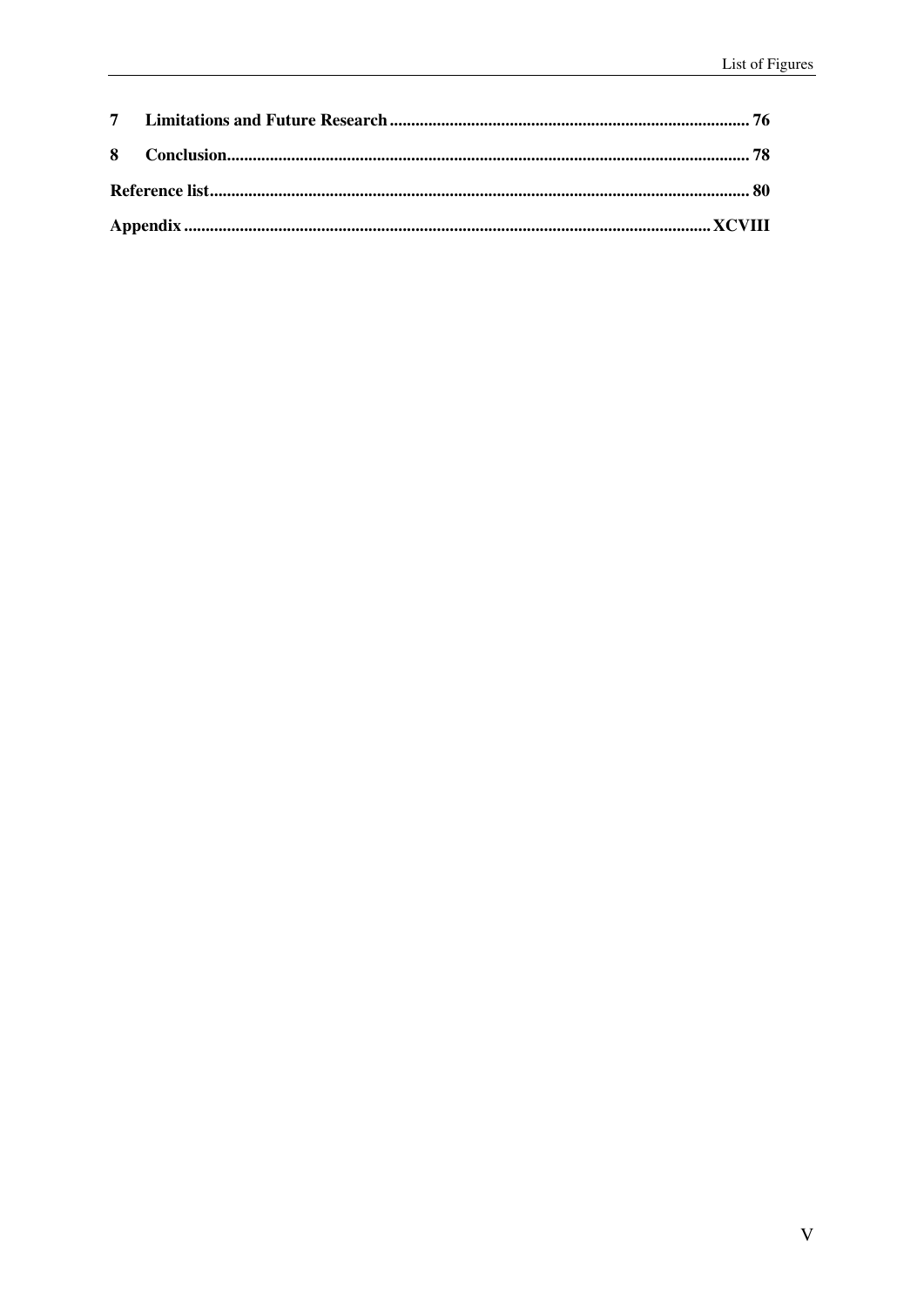## **1 Introduction**

#### **1.1 Relevance**

On a global level, humanity has not only faced the start of a still ongoing pandemic (WHO, 2021) but is also struggling to cope with climate and weather extremes in all regions around the globe (IPCC, 2021, p. 10). These extremes are unlikely to decrease, as temperatures are expected to keep rising, as outlined in Figure 1. Here, all scenarios project a future temperature increase with varying magnitude and effect in the short term. Besides, only Scenario 1 and Scenario 2 show a turning point in this century, while all scenarios will have crossed a threshold of 1.5 °C in relative temperature change by 2035. The importance of this threshold relates to the Paris Agreement which set the goal to limit global warming to preferably 1.5 °C above preindustrial levels in order to reduce risks associated with climate change (UNFCCC, 2015).



**Figure 1: Global surface temperature change relative to 1850-1900**  Source: Own illustration based on Fyfe *et al.* (2021)

If the projections are accurate, then even the best-case scenario warrants immediate action. The change requirements include limiting cumulative carbon dioxide (CO2) emissions to at least net zero, alongside reductions in other greenhouse gas (GHG) emissions (IPCC, 2021, p. 36). In contrast to the change requirements, the necessary actions are not as straightforward as they entail changing current practice across whole sectors.

Sectors are usually divided into four main clusters that are responsible for all GHG emissions, with each having several sub-clusters and sub-categories as portrayed in Figure 2 (Ritchie and Roser, 2020). The energy sector is responsible for almost three-quarters (73.2%) of total GHG emissions, followed by agriculture, forestry & land use (18.4%), industrial processes (5.2%),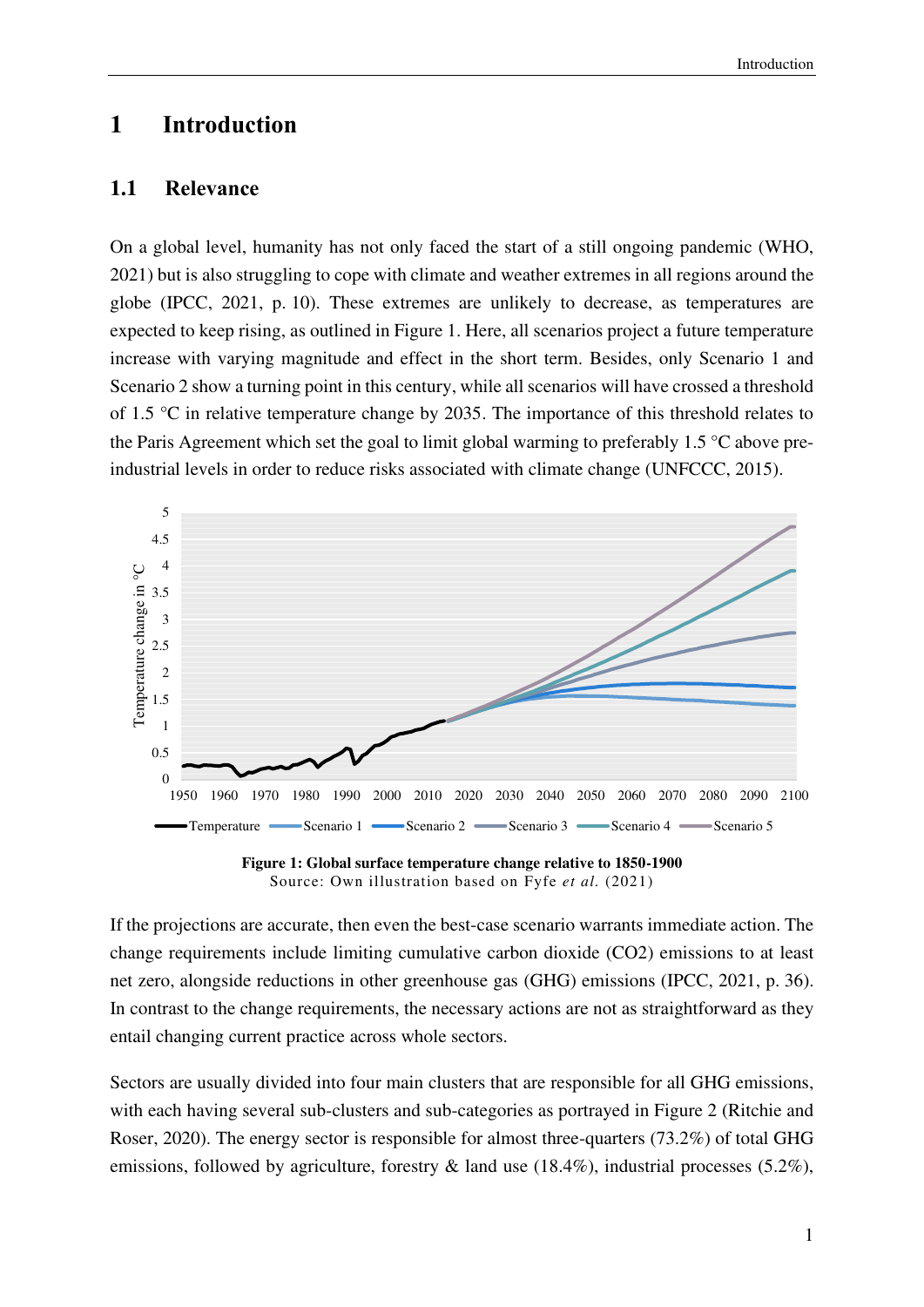and waste (3.2%). On the sub-sector level, transport contributes 16.2 percentage points to overall GHG emissions, mainly through fossil fuel combustion (Ritchie and Roser, 2020). In addition, transport accounted for approximately 24% of all energy-related CO2 emissions in 2018 (IEA, 2019, 2021). When referring back to the goal of reducing cumulative CO2 emissions as postulated by the IPCC (2021, p. 36), it becomes evident that this sector has strong leverage on overall emissions. In that respect, reducing traffic volumes and decarbonizing transport through electrification are two major ways. On the sub-category level, road transport encompasses 11.9 percentage points of all transportation, which is among the largest contributors at this level of resolution across all sectors. To further differentiate by purpose, road transport is split into passenger travel (cars, motorcycles, and buses) and road freight (lorries and trucks) which make up about sixty (7.14%) and forty percent (4.76%) respectively (Ritchie, 2020).



**Figure 2: Global greenhouse gas emissions by sector for 2016**  \*Energy in Agriculture & Fishing  $(1.7\%)$ , \*\*Rail  $(0.4\%)$  and Pipeline  $(0.3\%)$ Source: Own illustration based on Ritchie and Roser (2020)

With the former amounting to 7.14% of all GHG emissions, this poses a unique opportunity to change one's travel patterns and behavior. The fact that individual action directly influences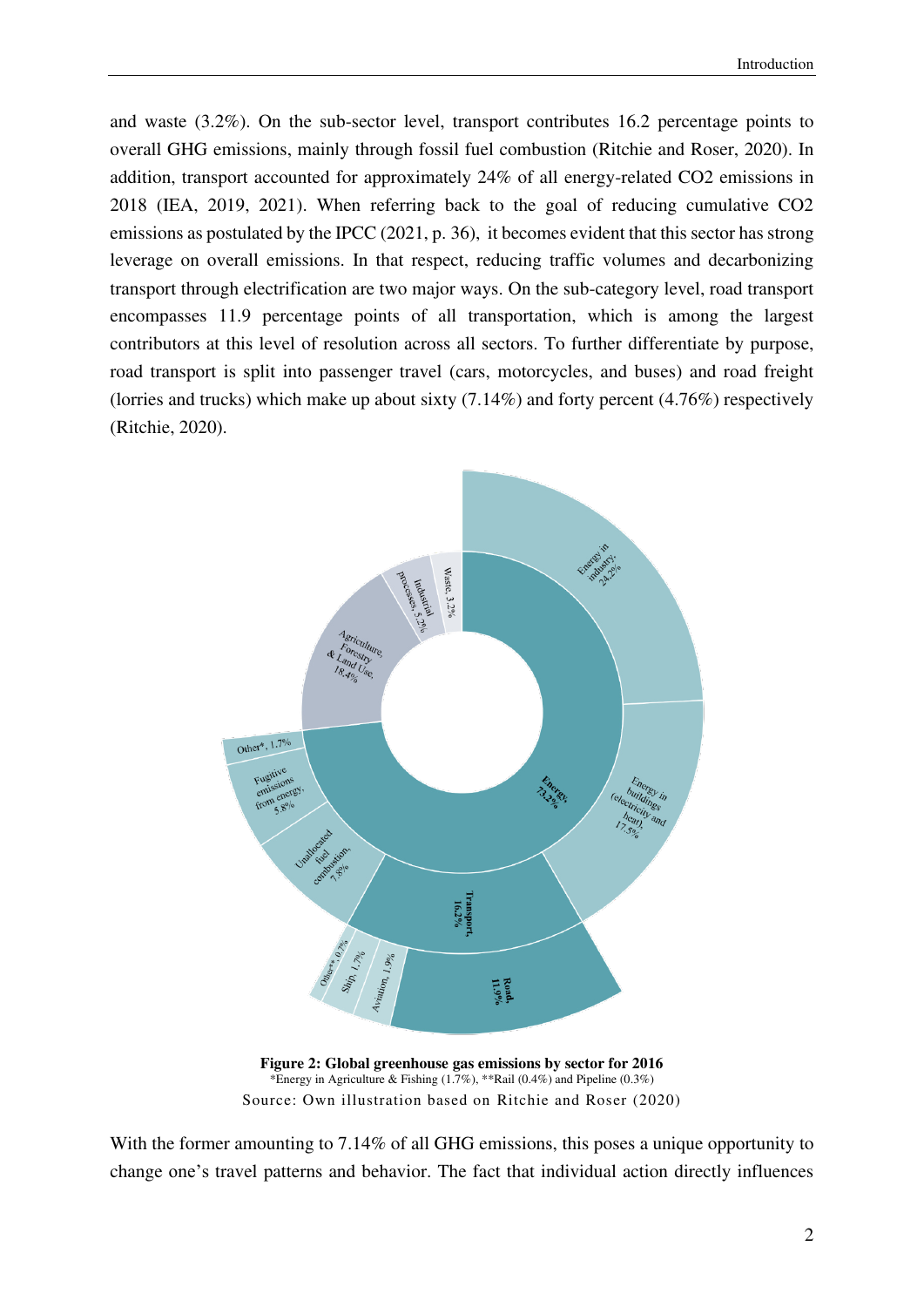the target state of less overall emissions, makes this sub-category particularly interesting. The direct individual impact is also in contrast to several other categories and sub-sectors where change usually involves one or several intermediaries. However, this is not to say that corporations, who do have an overall higher impact on GHG emissions, are left out of the equation for mitigating climate change.

In consideration of the aforementioned points, changing passenger travel for good appears both necessary and feasible but requires the implementation of measures that are conducive to the desired change. A shift towards more sustainable mobility options as well as reducing total vehicle ownership are considered crucial by researchers (Hoerler *et al.*, 2020, p. 13; Lyons, Hammond and Mackay, 2019, p. 25).

In this regard, so-called new mobility services (NMS) have recently entered the market, providing alternative modes of transportation. These services include but are not limited to ride hailing, ride pooling, ride sharing, car sharing, and micro mobility. All services have in common that they aim to reduce overall car ownership, while some services offer rides that do not cause emissions. However, these services are a point of contention and often do not integrate as seamlessly into public life as expected by providers and policymakers. Nevertheless, exploring pathways for increased adoption of NMS appears worthwhile and could, in the process, help to solve various other problems cities face at a local level.

The latter refers to the fact that cities around the globe suffer from increased congestion, pollution, and accidents caused by cars (Pishue, 2020). Considering that cities are predominantly designed for cars, these developments are not surprising, yet make safer, cleaner, and human-centered transportation even more desirable since most cities are faced with the opposite (Gehl, 2010, p. 3). However, the pandemic-induced shift towards private vehicles, as a result of avoiding risk of infection, further complicates the situation and does not help to alleviate the challenges at hand (Heineke *et al.*, 2020).

More information on individual motives and barriers for the use of NMS are required to anchor these options as preferable means of transport which appeal to the general public and not just to a minority of people.

### **1.2 Objective**

As noted in chapter 1.1, passenger transport has a sizable impact on global GHG and CO2 emissions. Therefore, focusing on it can not only help to reach target climate goals but also help to solve local challenges such as congestion and poor air quality. For example, traffic congestion mainly occurs when there is too much demand for road space at which point the speed of travel decreases noticeably (OECD, 2021a, p. 8). Likewise, the same is true for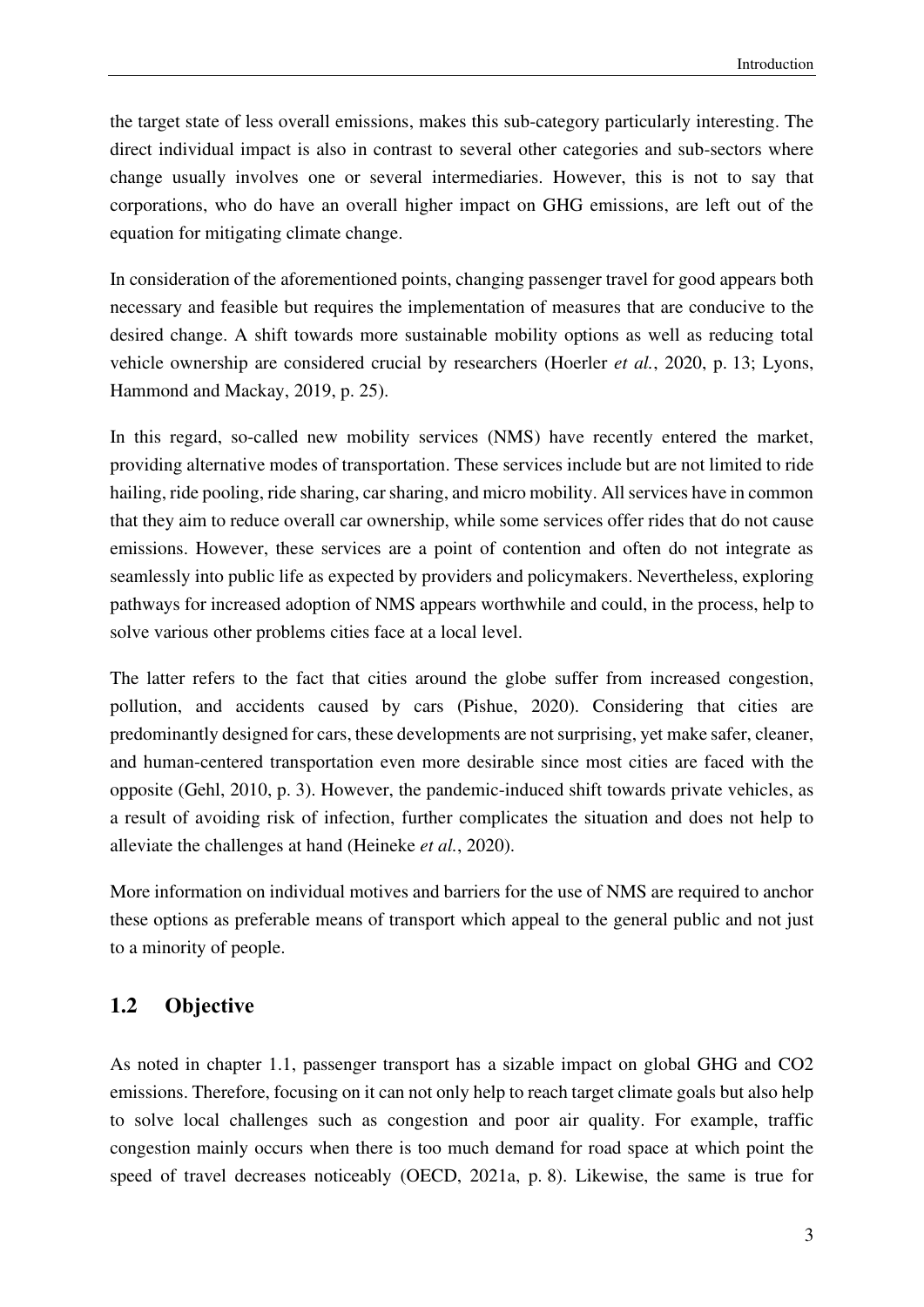congestion in general, regardless of the space used. Reducing congestion would not only save time but also help to reduce emissions caused by fuel combustion. Emerging NMS pose a promising alternative to conventional transportation modes and could help to reduce congestion and improve air quality by shifting away demand from cars but struggle with adoption in the general public due to misguided policies and factors such as infrastructure and availability (Shaheen *et al.*, 2020, p. 248; Tran and Draeger, 2021, p. 11).

Striving to provide convenient, accessible, and sustainable mobility for everyone is, in theory, the right approach but must not neglect individual differences which are in the way of muchneeded behavioral change. In this vein, several researchers have called for future research in this field (Bai and Jiao, 2020; Bao and Lim, 2021; Miramontes *et al.*, 2017).

Therefore, the overarching goal of this thesis is to further investigate NMS utilizing two different approaches. On the one hand, the goal is to form a better understanding of drivers for consumer behavior regarding NMS. On the other hand, the aim is to assess the role and design principles of so-called e-mobility hubs, or just mobility hubs if including all potential mobility modes, and whether they can facilitate more seamless integration of NMS into everyone's daily life or not. As of yet, these hubs have not been studied extensively but could help to increase accessibility to and connectivity between different modes of transportation (Bell, 2019, p. 6; Tran and Draeger, 2021, p. 3).

The following research questions (RQ) provide the framework to develop a more in-depth understanding of NMS and mobility hubs, and will help to close the preceding research gap:

*RQ1: What are the characteristics of users and non-users of new mobility services?* 

*RQ2: What are the design principles and characteristics of (electric) mobility hubs?* 

Before explaining the structure, the scope of this thesis needs to be more closely defined. While the focus is generally set to include developments and literature from across the world, two of the chosen methodologies, namely the empirical study and the data analysis, are by and large limited to Germany.

Moreover, a set of light constraints will affect the results of the thesis. Regarding mobility hubs, promising design principles and characteristics can only be theorized about as physically testing different features is not feasible. In addition, the process of generating well-founded answers for RQ2 will be dependent on the empirical results of RQ1 as consumer behavior will impact the design principles and characteristics of mobility hubs.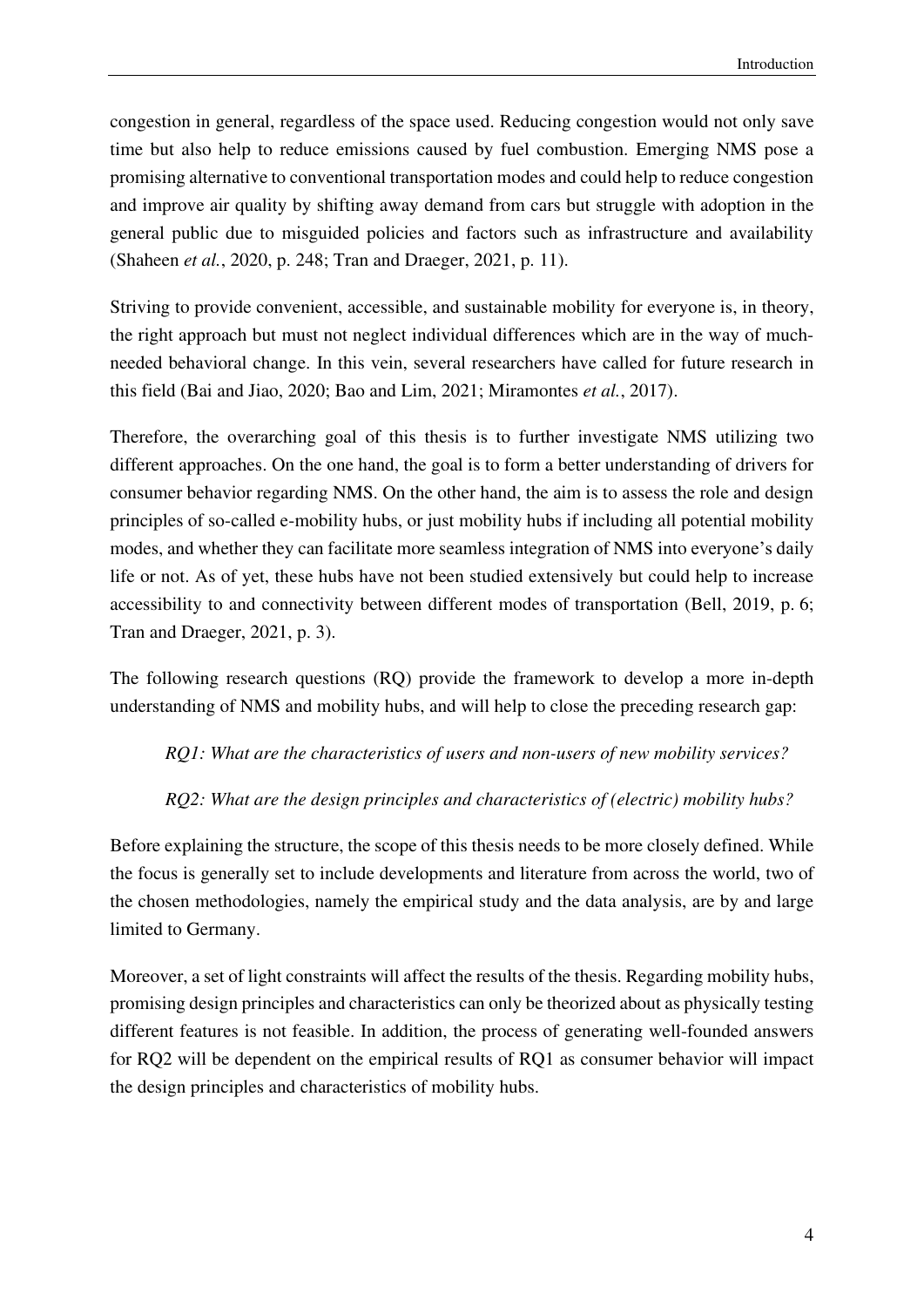### **1.3 Structure**

To comprehensively answer the research question, a solid and thought-out approach was developed which does not only build on existing findings in the literature but also derives new insights through distinct research methodologies.

Therefore, a rough structure with three main sections was carved out. The first frames the context, builds the theoretical foundations and provides insights into the research methodologies. The second focuses on applying the selected research methods to generate results, while the final and third section, focuses on discussing and connecting the different strings to form a well-founded synthesis.

On a more detailed level, the thesis was then partitioned into eight chapters as displayed in Figure 3.

|                         | Introduction                                                   |
|-------------------------|----------------------------------------------------------------|
| $\overline{2}$          | Current State of the Mobility and Passenger Transport Sector   |
| 3                       | Methodology                                                    |
| $\overline{\mathbf{4}}$ | Empirical Study on Consumer Behavior and New Mobility Services |
| $\overline{5}$          | Data Analysis: Micro Mobility Usage Patterns in Berlin         |
| 6                       | Discussion                                                     |
| $\overline{7}$          | Limitations and Outlook                                        |
| 8                       | Conclusion                                                     |

#### **Figure 3: Structure of the thesis**  Source: Own illustration

After the introduction, chapter 2 provides the foundation of this thesis in terms of definitions and general mobility-related developments. It provides an overview of macro-level developments in so-called functional urban areas and sheds light on traditional, new, and future mobility modes as well as related developments with a focus on Germany. This is complemented by a distinction between common mobility service terms. Then, a brief investigation of the political and private sector and their involvement in passenger transport concludes the chapter. The following chapter describes the procedure for the methodologies employed. These include a literature review based on Webster and Watson (2002), an empirical study on consumer behavior about NMS, and an analysis of electric scooter data. The main chapter of this thesis, chapter 4, focuses on the conduction of an empirical study to better understand users and non-users of NMS. In addition, the results will be used in conjunction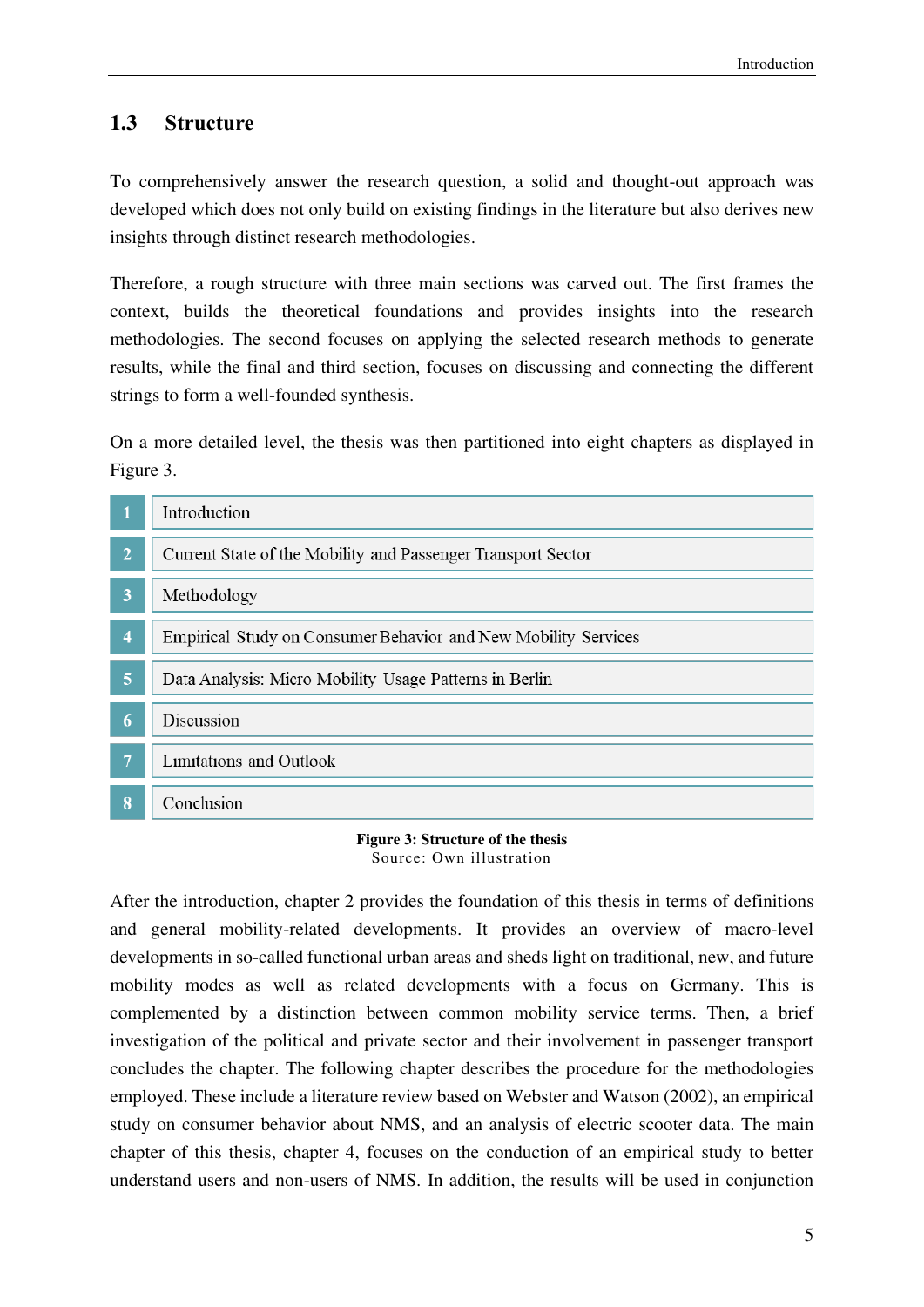with the following chapter to allow for an in-depth discussion from multiple perspectives. Chapter 5 takes a quantitative approach and deals with the exploration of electric scooter data. Hereinafter, the next chapter fuses the different results from the literature review and the two previous chapters together and discusses the implications extensively. Chapter 7 discusses the limitations and provides an outlook on avenues for future research. Finally, chapter 8 concludes the findings and sums up the thesis.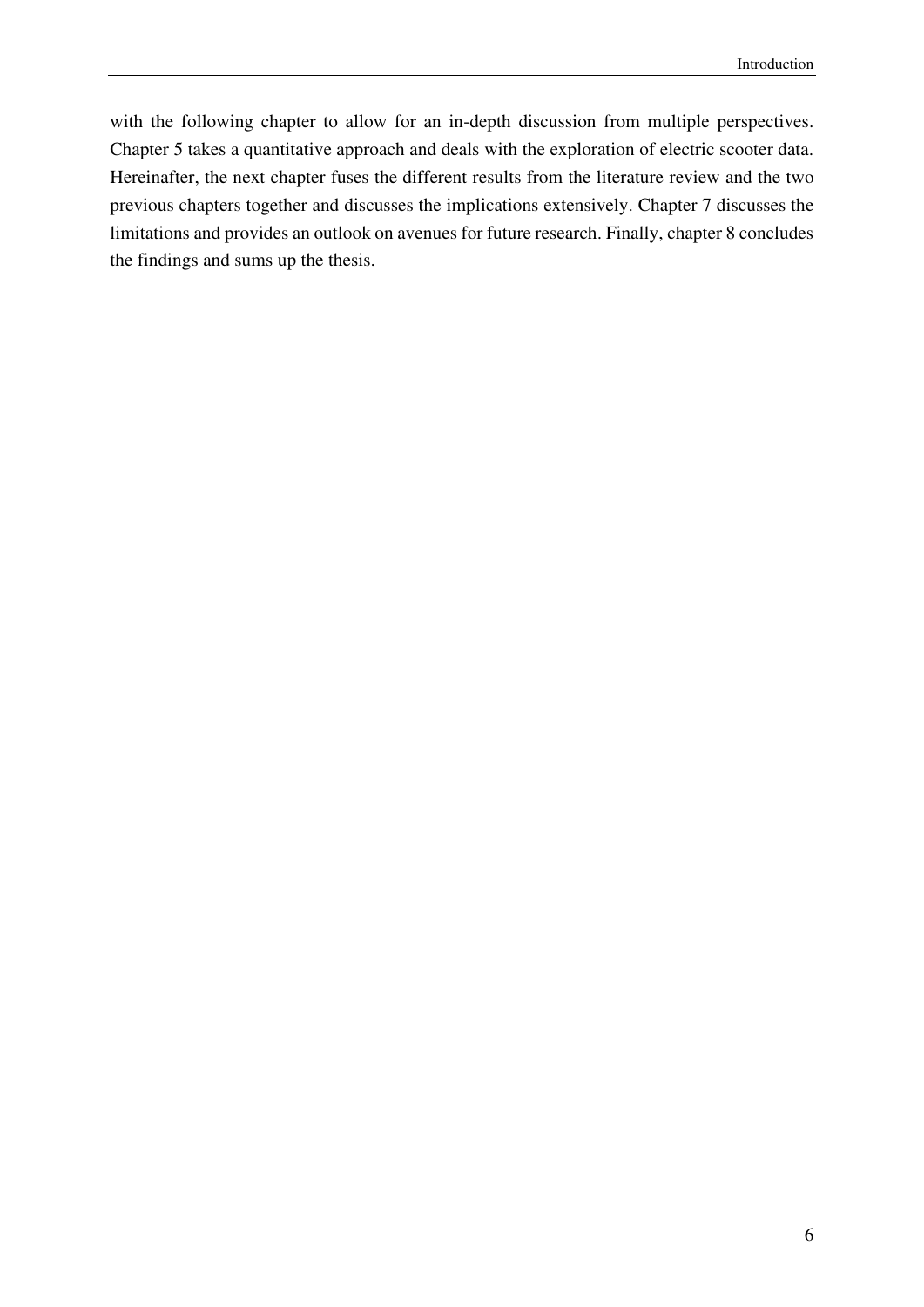## **8 Conclusion**

NMS are still a novel field of research that has gained popularity and traction due to its potential to reduce GHG emissions and its capability to solve challenges such as congestion and poor air quality in cities. In addition, mobility hubs could be the catalyst to increase adoption of NMS as the results of the conducted empirical study suggest. However, the barriers which prevent a future of clean and accessible passenger transport are manifold. The current technological developments and the push towards sustainability alongside challenges imposed by the current pandemic provide both opportunity and challenge for society as a whole as well as for the political and private sector and sparked the idea for the thesis. Subsequently, three major pathways were explored throughout this thesis.

First, a literature review was conducted which provided the theoretical foundations for this thesis and the frame to answer the research questions in a well-founded manner. Besides, four common themes were identified in the literature surrounding NMS which helped to embed the overarching results in a broader context.

Second, an empirical study was conducted to form an understanding of consumer behavior with a focus on NMS and TM. As a result, usage intentions, motivations, and barriers corresponding to the different modes and services were uncovered. Moreover, a set of hypotheses, built upon the previously acquired knowledge, helped to test the whole sample as well the user and nonuser groups of NMS for characteristics influencing their attitudes and preferences towards NMS and MHs. Correlation analysis revealed that age and income are significant predictors for how positive or negative participants viewed NMS and MHs. In addition, a general increase in effect size was observable for the non-user group. Besides, education appeared to only play a subordinate role.

Third, a data analytical approach was taken to infer insights from a data set containing various details about electric scooters such as time and distance of trips as well as geospatial information about the origin and destination of rides. In addition, two cluster algorithms were employed to portray and partition the data in order to unveil potential hub locations that are, in particular, suited for MM due to their proximity to the city center of Berlin. Moreover, a foundation is created on which other researchers and policymakers could build upon.

Notwithstanding its exploratory nature and its limitations, this thesis provides insights into consumer behavior and the role of MHs and equips researchers as well as private and political sector stakeholders with novel information about NMS and implications for what MHs need to offer.